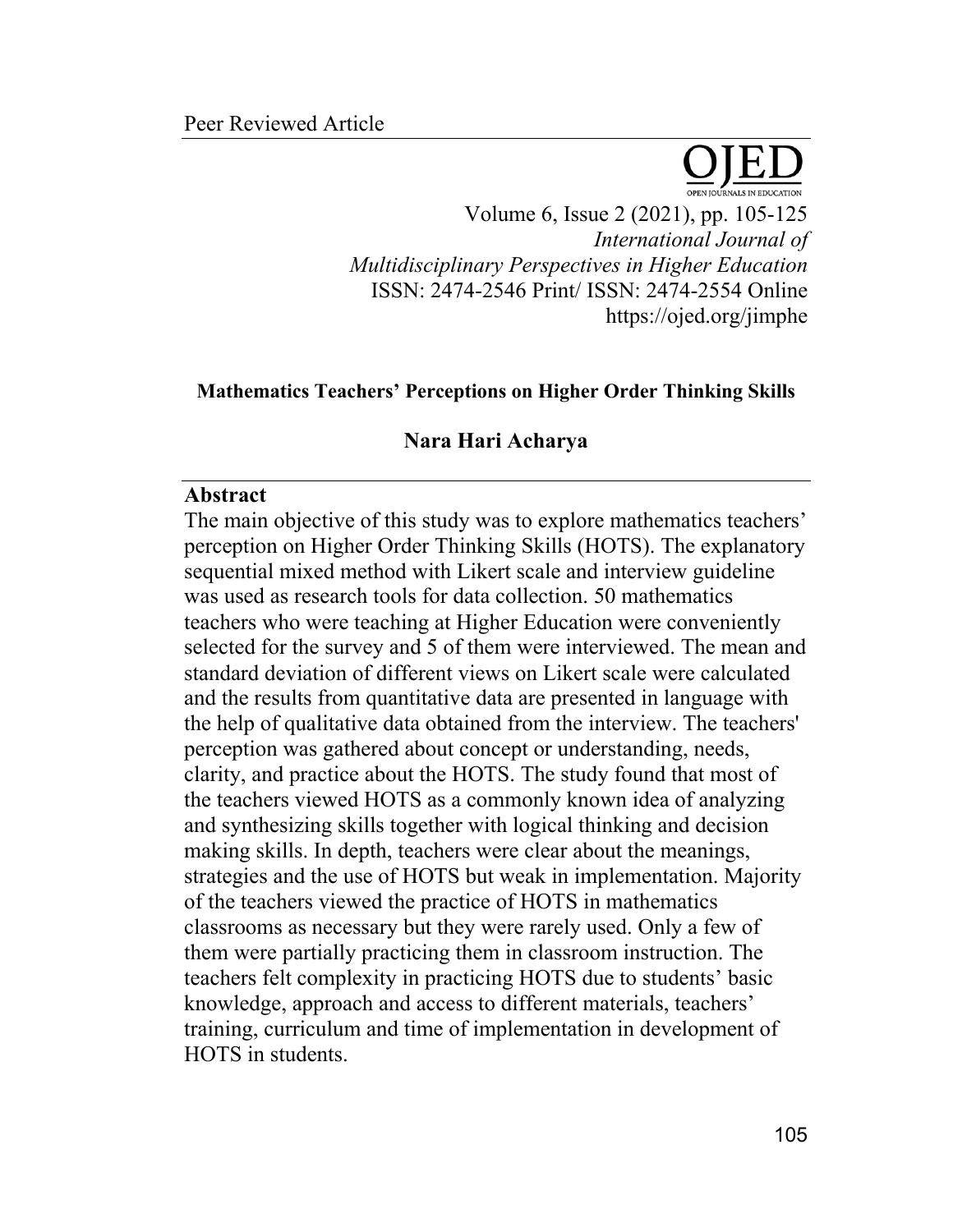यस अध्ययनको मुख्य उद्देश्य हायर अर्डर थिंकिङ स्किल  $(\mathrm{HOTS})$  मा गणित शिक्षकहरूको धारणा अन्वेषण गर्नु थियो। लाइकर्ट स्केल र अन्तर्वार्ता दिशानिर्देशको साथ व्याख्यात्मक अनुक्रमिक मिश्रित विधि डेटा संग्रहको लागि अनुसन्धान उपकरणको रूपमा प्रयोग गरिएको थियो। उच्च शिक्षामा पढाउने ५० गणित<br>' शिक्षकलाई सहज रूपमा सर्वेक्षणका लागि छनोट गरिएको थियो र तीमध्ये ५ जनाको अन्तर्वार्ता लिइएको थियो । लाइकर्ट स्केलमा विभिन्न विचारहरूको औसत र मानक विचलन गणना गरियो र अन्तर्वार्ताबाट प्राप्त गुणात्मक तथ्याङ्कको सहायताले मात्रात्मक तथ्याङ्कबाट प्राप्त नतिजाहरूलाई भाषामा प्रस्तुत गरिन्छ।  $HOTS$  बारे अवधारणा वा बुझाइ, आवश्यकता, स्पष्टता र अभ्यासको बारेमा शिक्षकहरूको धारणा जम्मा गरिएको थियो। अध्ययनले पत्ता लगायो कि धेरै जसो शिक्षकहरूले  $\rm{HOTS}$  लाई तार्किक सोच र निर्णय गर्ने सीपहरू सँगै विश्लेषण र संश्लेषण गर्ने सामान्य रूपमा ज्ञात विचारको रूपमा हेरे। गहिराइमा<mark>,</mark> शिक्षकहरू  $HOTS$  को अर्थ, रणनीति र प्रयोगको बारेमा स्पष्ट थिए तर कार्यान्वयनमा कमजोर थिए। धेरैजसो शिक्षकहरूले गणित कक्षाकोठामा  $\rm{HOTS}$  को अभ्यासलाई आवश्यक ठान्थे तर तिनीहरू विरलै प्रयोग भएका थिए। तिनीहरूमध्ये केहीले मात्र कक्षाकोठा निर्देशनमा आंशिक रूपमा अभ्यास गरिरहेका थिए। विद्यार्थीहरूको आधारभूत ज्ञान, दृष्टिकोण र विभिन्न सामग्रीहरूमा पहुँच, शिक्षकहरूको तालिम, पाठ्यक्रम र विद्यार्थीहरूमा  $HOTS$  विकासको लागि कार्यान्वयनको समयका कारण शिक्षकहरूले  $HOTS$  अभ्यास गर्न जटिलता महसुस गरे।

Keywords: pedagogy, strategies, taxonomy, assessment, constructivism, higher ability

#### **Introduction**

The exposition of information and its globalization *needs* not only reform in the curriculum but also pedagogy from traditional methods of instruction to new methods (Afandi et al., 2018). The incorporation of the new aspects of the innovation in teaching and learning is crucial to develop qualified and appropriate human resources for the nation to make it successful and well developed (Retno et al., 2019). Teaching and learning different skills are directly proportional to teaching and learning mathematics because of the integration of mathematics and mathematical concepts and its contents in different disciplines like pure science, applied science and social science (Anthony et al., 2007). Most of our teachers as well as learners have been taking mathematics as a hard and arid subject and teachers have been teaching mathematics through traditional methods of teaching like rote teaching and algorithmic methods of teaching and learning (Anthony & Walshaw, 2009). Teachers have been encouraging the students to memorize the formula written by themselves on the board and the rules of solving mathematics with deductive memorization (Lessani et al., 2017). Teachers' thinking is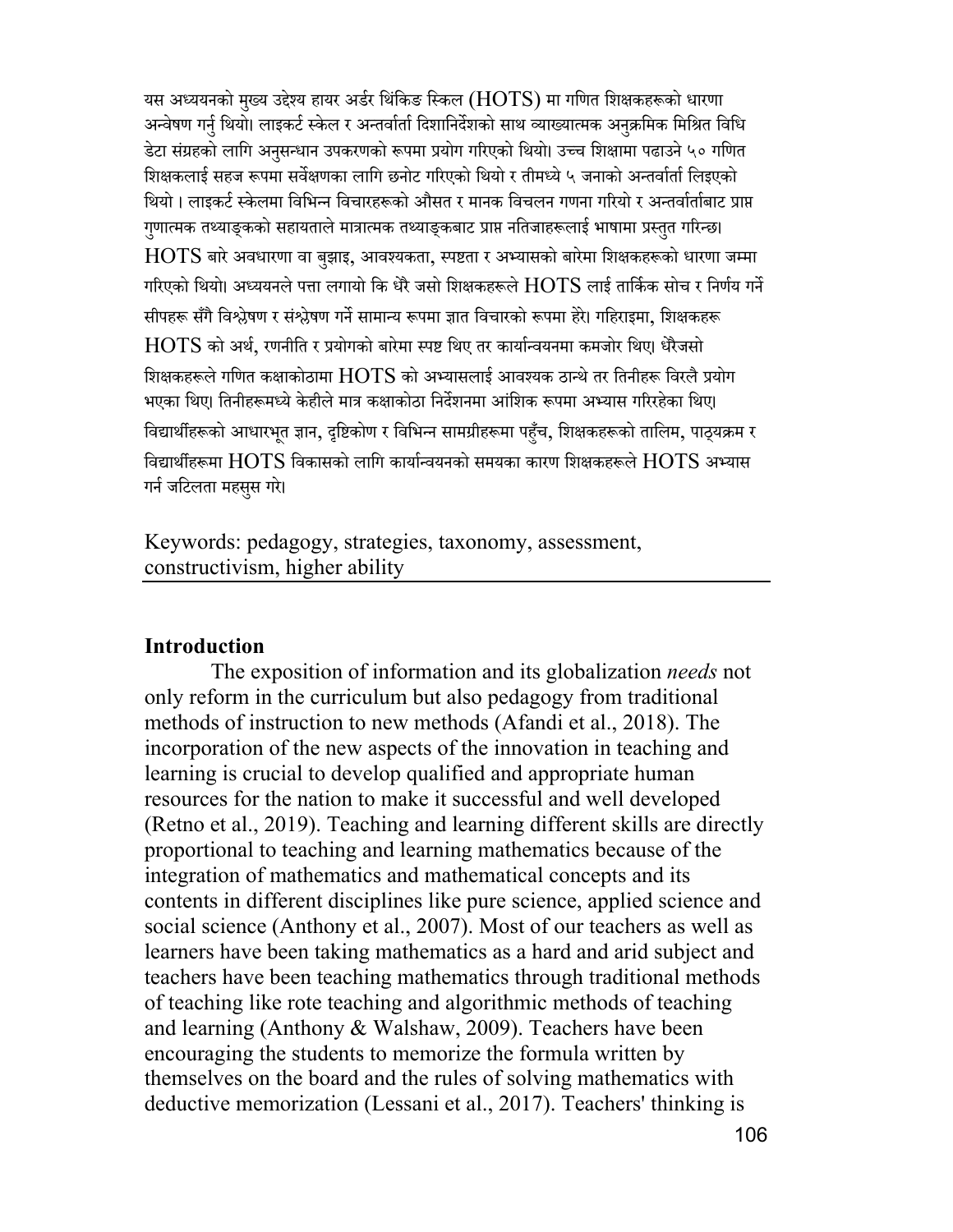concerned about higher scoring or obtaining a higher grade in their formative evaluation at a higher level. Furthermore, students have been asked to solve problems from textbooks rather than solving their daily life problems by using creative and critical thinking skills. That is why the student's achievement is less satisfactory (Kafle et al., 2019). This situation has become a great global challenge in incorporating the well participatory approaches as well as developing different skills for a meaningful way in teaching and learning mathematics.

In Nepal's context, there are two different mathematics curricula; compulsory mathematics and optional mathematics in secondary level for grades 9 and 10 (CDC, 2005). Furthermore, different mathematical contents are integrated with different disciplines to develop critical thinking, problem-solving, and decision-making skills. So, we can say that different mathematical skills have been taken as fundamentals for everyday life (Puteh et al., 2018; Tajudin et al., 2018). In the secondary level mathematics curriculum, the items of higher ability should be at least 20% of the total items asked in an examination of formative and summative evaluation (CDC, 2017). This provision has been implemented not only making the item matrix of school level but also in higher level and university level examinations. It is necessary to incorporate higher-order thinking skills as well as critical thinking strategies and skills in teaching and learning mathematics. Teachers' role is more crucial for developing such types of skills in students. So, to incorporate them in classroom instruction, mathematics teachers and other stakeholders should know about higher-order thinking skills and different strategies and methods for developing them in students by implementing them in their teaching and learning process. The incorporation of higher order thinking skills is possible only when the mathematics teacher knows about the concept and understanding, needs, importance, and obstacles as well as barriers and complexities in the practice of teachers and students for acquiring higher-level thinking skills (HOTS).

#### **Literature Review**

Examining through the history of thinking, the Socratic method of questioning followed by Plato and Aristotle is now taken as critical thinking. This had been going with Descartes, Newton, and later Comte in the  $19<sup>th</sup>$  and  $20<sup>th</sup>$  century in different perspectives such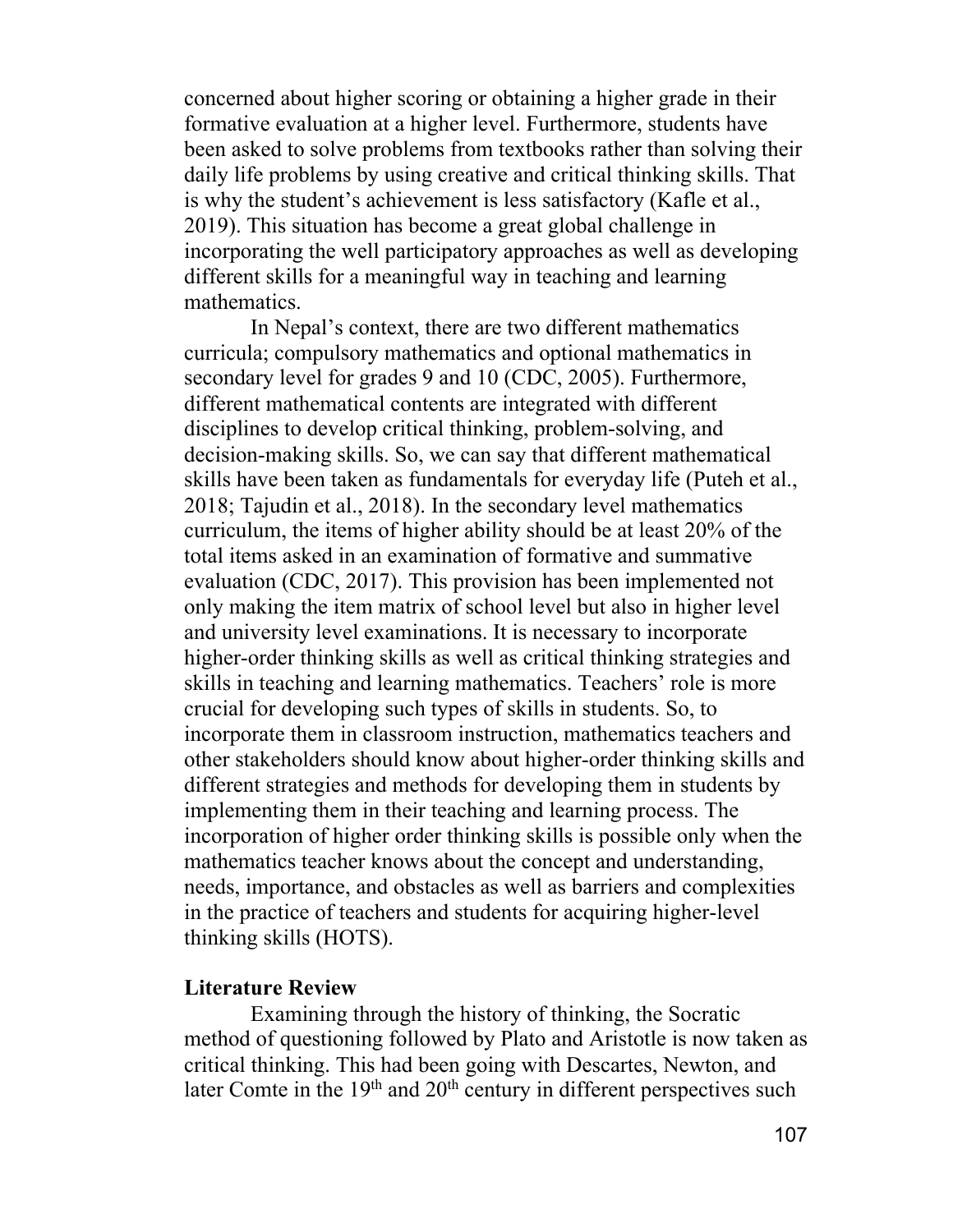as logical, rational thinking that has a purpose and collaborative endeavor (Facione, 2011). Interpretation, analysis, evaluation, inference, explanation, and self-regulation are taken as core critical thinking skills. The concept of higher order thinking skills (HOTS) was initiated from Bloom's taxonomy of educational objectives. According to Blooms' taxonomy, the level of thinking is divided into two levels; Lower-order thinking skills (LOTS) and Higher-order thinking skills (HOTS). LOTS consists of the cognitive, comprehension, and application levels of knowledge whereas HOTS includes the levels of analysis, synthesis, and evaluation (Bloom, 1956). Similarly, in the new taxonomy three levels of skills of analyzing, evaluating, and creating together with the cognitive processes of gaining factual, conceptual, procedural, and metacognitive knowledge are taken as higher order thinking skills (Krathwohl, 2002). Krathwohl explains that higher order thinking skills mainly contain two kinds of thinking, namely critical thinking skills and creative thinking skills.

Halpern (2008) defined the word critical as a judgmental way of thinking to describe something not to imply finding fault. Thomas and Throne (2011) describe it as the skill of connecting, categorizing, manipulating, rearranging, and using different learned skills to solve new problems. It is higher than rote memorization with the skills of understanding, inferring, estimating, connecting, categorizing, manipulating, and applying learned skills through creative, logical, reflective thinking, problem-solving and mathematical thinking to solve new problems (Wang & Zheng, 2016). According to Binti and Rosli (2016), creative thinking, critical thinking, problem-solving, and meta-cognition are the elements of HOTS that are distinguished from lower order thinking skills (LOTS) based on students' reasoning behavior and reproductive thinking. Shukla and Noen (2016) described higher order thinking as the consequence of Piaget's developmental stages in 1939 followed by Bloom's taxonomy of 1956.

The incorporation and proper implementation of effective questioning techniques and monitoring the students' process of thinking by the instructor help the students to actively engage in cooperative and collaborative activities (Peter, 2012). Restructuring of instructional techniques including different thinking activities in mathematics with contextualization (Kamal, 2016) and social interaction with emotional and cognitive behavior help to develop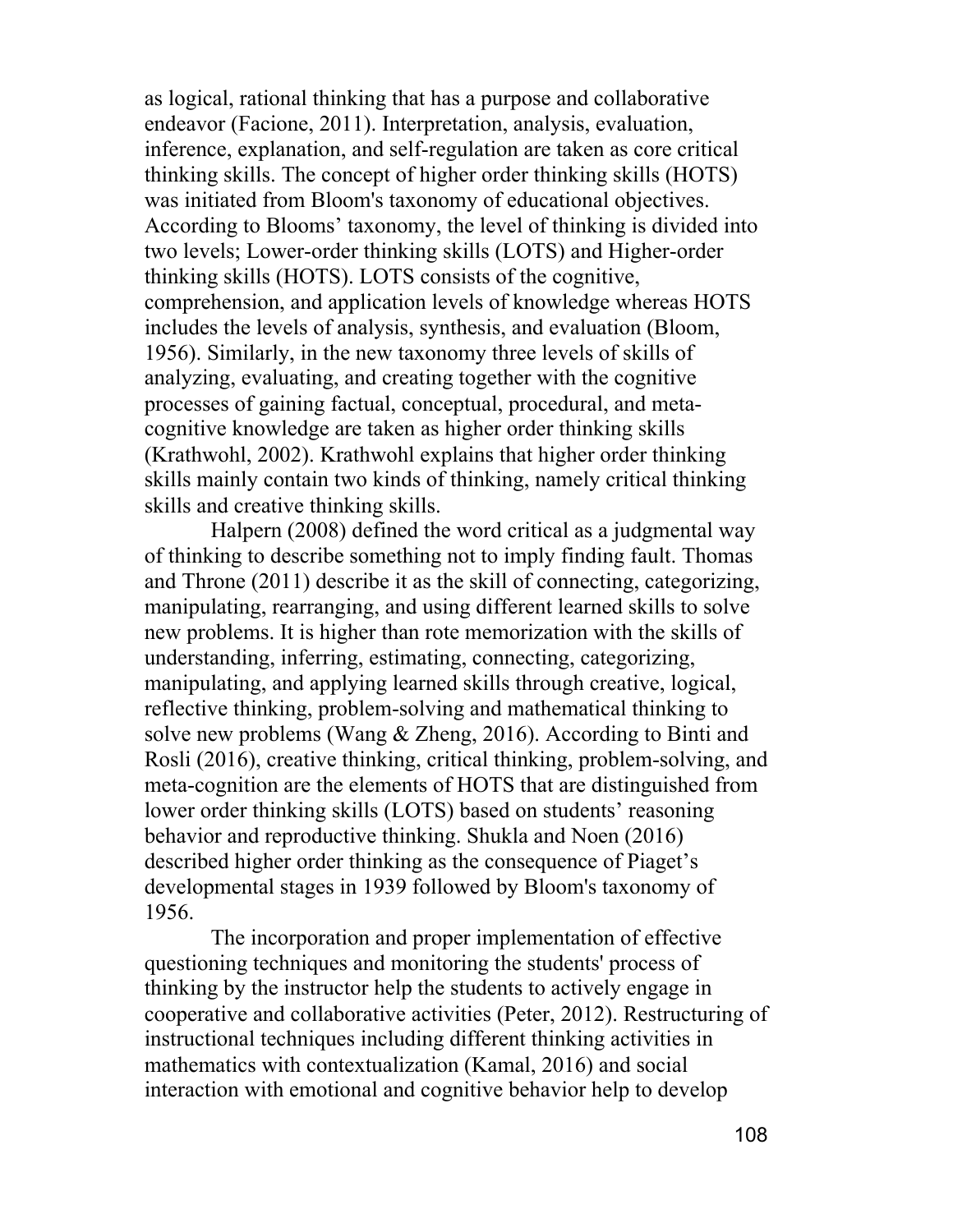higher-order thinking (Mainali, 2013). Mathematics teaching materials including ICT Tools and ICT integrated problem-based materials and worksheets enhance the students' thinking ability. The problem-based learning approach and connection of citizenship education has a significant impact on the ability of student's critical thinking abilities in mathematics in terms of school level and students' prior mathematical abilities (Maass et al., 2019). Using a Contextual teaching approach and visualization mathematics with cooperative strategies among teachers and students can foster problem-solving and HOTS (Abdullah et al., 2016; Hassan et al., 2016). Because the teachers encourage the students in developing confidence as well as critical thinking skills so that they can use their learning in solving mathematical as well as daily life problems . The students' ability of critical thinking, problem-solving and reasoning can be fostered only by reflecting them in mathematics pedagogy (Dahal et al., 2019).

According to Saido et al. (2017), most of the teachers in the classroom are applying memorization strategies, and least of them are applying problem solving and hands-on activities. Moreover, gender and experience are significant factors for applying different teaching and learning strategies. The HOTS are key elements for students as well as teachers in developing the 21st century skills in students' in learning technical subjects like mathematics and science (Afandi et al., 2018). According to Mustika et al. (2019), the teachers' awareness about the importance of higher order thinking skills in teaching learning measures the mastering of higher order thinking skills of fostering problem solving, critical thinking rather than memorization through rote learning on students. The students' achievement in mathematics is directly proportional if the textbooks include the activities of promoting higher order thinking skill in students. Also, most of the lessons and the different kinds of plans of teachers are prepared on the basis of textbook related to the prescribed curriculum. So, it is necessary to analyze the textbooks on the basis of higher order thinking skills(Pratama & Retnawati, 2018). It means the textbooks are the key materials for the students as well as teachers for the development of higher order thinking skills. A mixed method research in the USA about assessment of higher order thinking skills in *secondary* level by Robinson (2020) found that most of the teachers and educational officers teaching and learning by incorporation of HOTS is crucial. Although, most of the American teachers as well as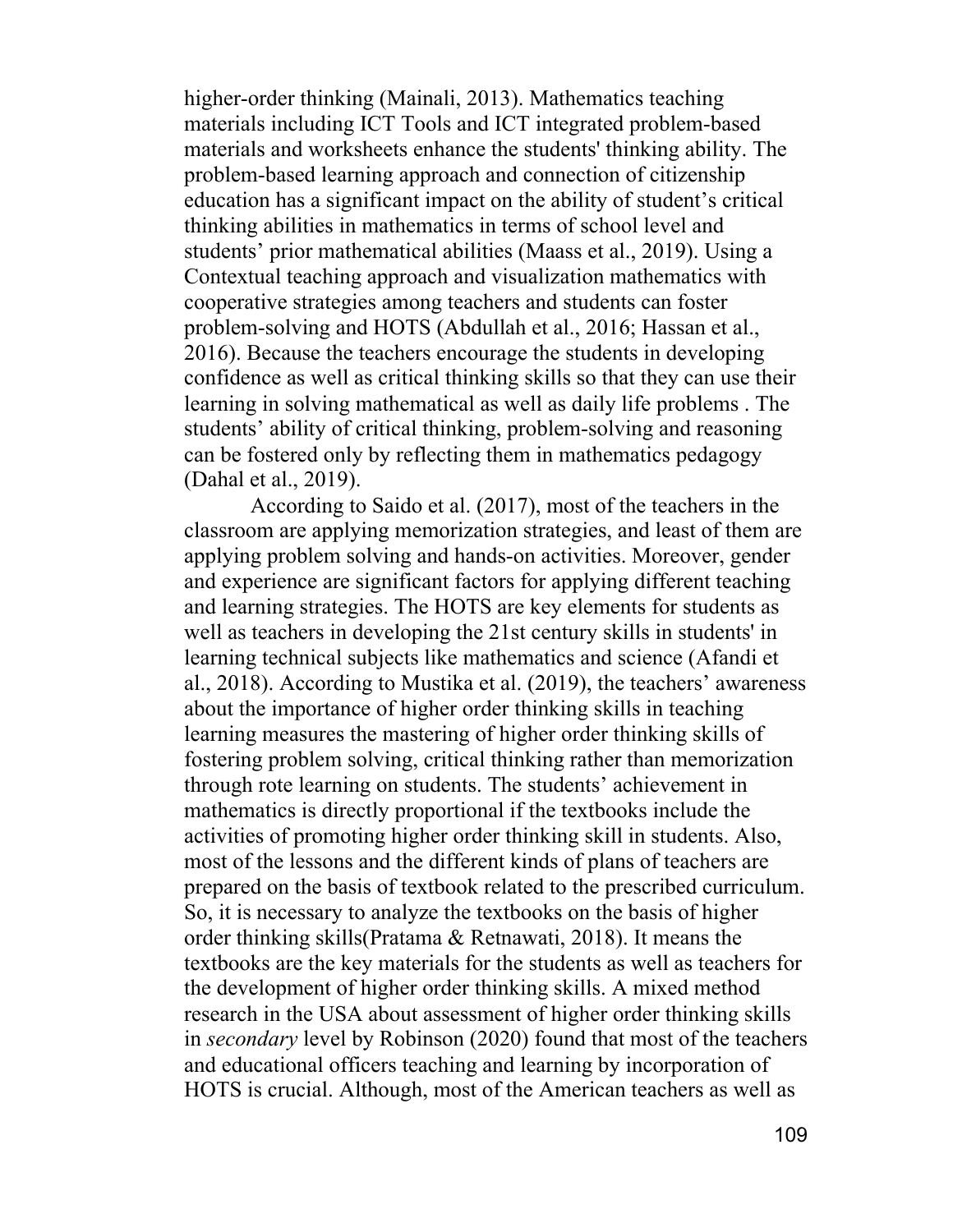officers state the importance of higher levels; analysis, synthesis, and evaluation for assessment of the students, they have been implementing up to application level of Bloom's taxonomy. According to Crowson (2020), most of the teachers in the USA have been using information release methods of teaching mathematics instead of using innovative methods and strategies such as creative and critical thinking strategies for promoting higher order thinking skills. Furthermore, only few teachers have been using such innovative methods instead of traditional, authentic tools containing performance based items. It was also indicated that the use of strategies of students' responses, gradual release, meaning making and associativity of student's concepts and knowledge relating visualization supports fundamental concepts on HOTS termed as soft skills.

The reviewed literature shows that most of the researches on the topic of HOTS conducted inside and abroad had focused on what is HOTS, how can we foster the HOTS to students and teachers, and what are the roles of HOTS in teaching and learning in different disciplinary and interdisciplinary subjects. Along with those incorporation of higher order thinking skills in students' assessment and their impact were analyzed. I was unable to find research reports those were conducted about the teachers' and student's beliefs about the HOTS on different subjects including mathematics in abroad as well as in the Nepalese context. So, I was intended to find out how the secondary mathematics teachers have been taking the HOTS and what their perception is in mathematics teaching and learning. This study was attempted to answer the following research questions:

a) How do the higher level mathematics teachers define higher order thinking skill?

b) What are the perceptions of mathematics teachers regarding the needs and practice of higher order thinking skills?

c) What are the influencing factors for implementation of higher order thinking skills in mathematics instruction?

## **Theoretical Framework**

The shift in paradigm of teaching and learning leans towards a constructivist paradigm from behaviorism along with cognitive paradigm. Mainly, Piagetian (focus on individual construction and cognitive construction), Vygotsky (social constructivism by interaction of learner and society), social and holistic perspectives of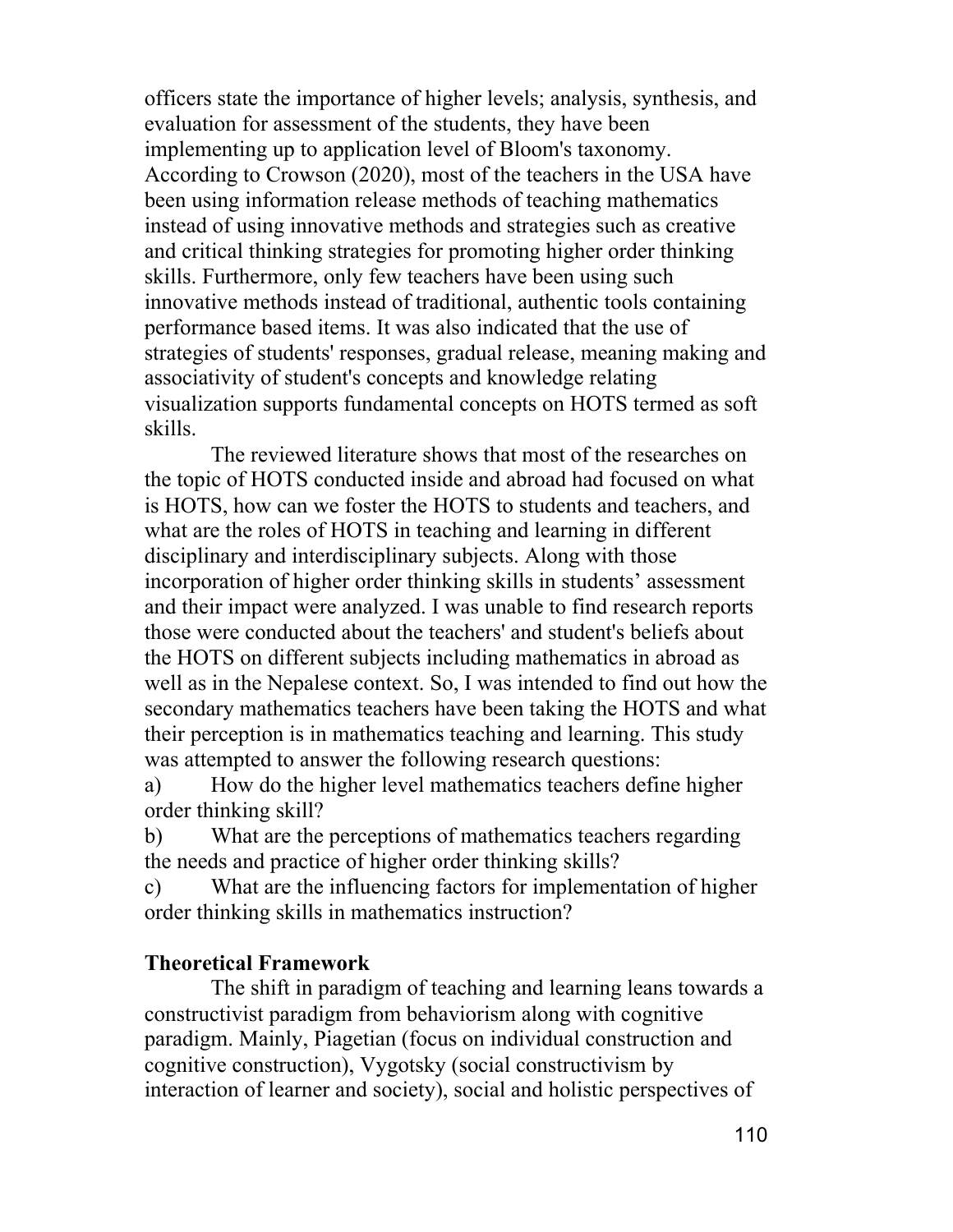constructivism are four perspectives of constructivism (Green & Gredler, 2002). Cognitive and social constructivism is the main area for the study of the HOTS in mathematics (Schlechty, 1990). Constructivism originated at the time of Socrates by the Socratic model of questioning. Later Bruner's discovery learning and Piaget's cognitive psychology revised and allowed students to create knowledge into practice (Caffarella & Merriam, 1999). The knowledge processing by the individual mind for knowledge construction is the perception Golotti (2015) explained Vygotsky's view as; higher-order cognitive skill includes reasoning, decision making, problem-solving, and creative and critical thinking skills (Galotti, 2015). The main aspects for finding the teachers' perception on higher order thinking skills are inductive, deductive, conditional reasoning, decision making and creative and critical thinking.

The conceptual framework for identifying mathematics teachers' perception on HOTS is here in figure 1.

**Fig 1:** *Conceptual framework of the teachers' per*ception *on HOTS*



# **Research Methods**

The main intent of my study was to explore the mathematics teachers' perception on higher order thinking skills. It was a sequential explanatory mixed method design in which the results from quantitative data were explained with the help of qualitative data. The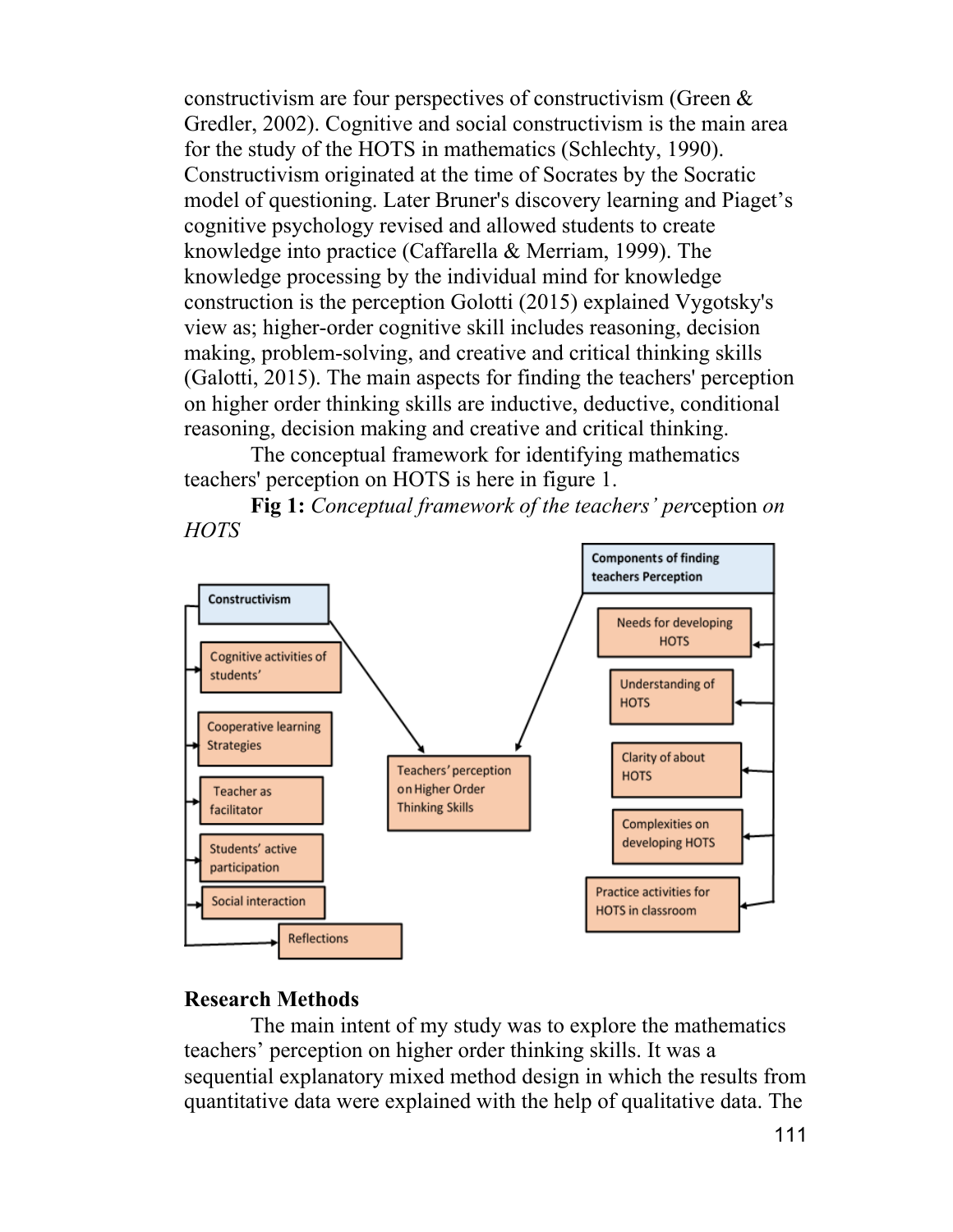quantitative data were collected and then analyzed with descriptive statistical measures such as mean and standard deviation. After that, the outputs of quantitative data were explained through qualitative data (Creswell & Creswell, 2017).

All the mathematics teachers teaching in grades 11 and 12 and higher level of Bagmati province were taken as the population of the study. Due to the pandemic situation, out of 50 mathematics teachers, only 5 teachers were selected for the in-depth interview about higherorder thinking skills by convenient sampling technique.

According to Nemoto and Beglar (2014), the Likert scale questionnaire gathers data about the opinion, feeling, and attitudes about the particular issue as well as the practice in the classroom. So, surveys with Likert scales as well as the interview guidelines were used for data collection. The survey, the demography of the teachers such as address qualification, the experience of teaching along with five-point Likert scale with strongly agree  $(SA) = 5$ , Agree  $(A)$  s = 4, Neutral (N) = 3, disagree (D) = 2, and Strongly Disagree (SD) = 1 was included. The statements of the scales were designed based on the concept of needs, clarity, complexity, and quality, and practicality of higher-order thinking skills of mathematics teachers. The interview guidelines were prepared for the interview with the mathematics teachers who are involved in teaching as well as developing different curricular materials. The Cronbach Alpha (0.773), from pilot study of the tools in the non-sample group of teachers, showed the items have internal consistency as well as the reliability of the statements of the Likert scale. I have finalized the items and statements of the Likert scale and interview guidelines with the help of a mentor.

The quantitative data from Likert scale were collected from the email responses of the sample teachers through the survey. Based on the result of the survey the interview guidelines were prepared. The focus group interview was conducted with sampled teachers based on the guidelines prepared.

The data from the survey were analyzed with the help of SPSS 20. Mean and standard deviation with a maximum and minimum value of responses of each statement were calculated. After that, the data from the interview were recorded, transcribed in detail in word documents, and were transferred into segments based on the research questions to investigate teachers' perceptions of HOTS. The findings are presented by using abbreviations to quote from participants. The triangulation of the findings from the literature review and both kinds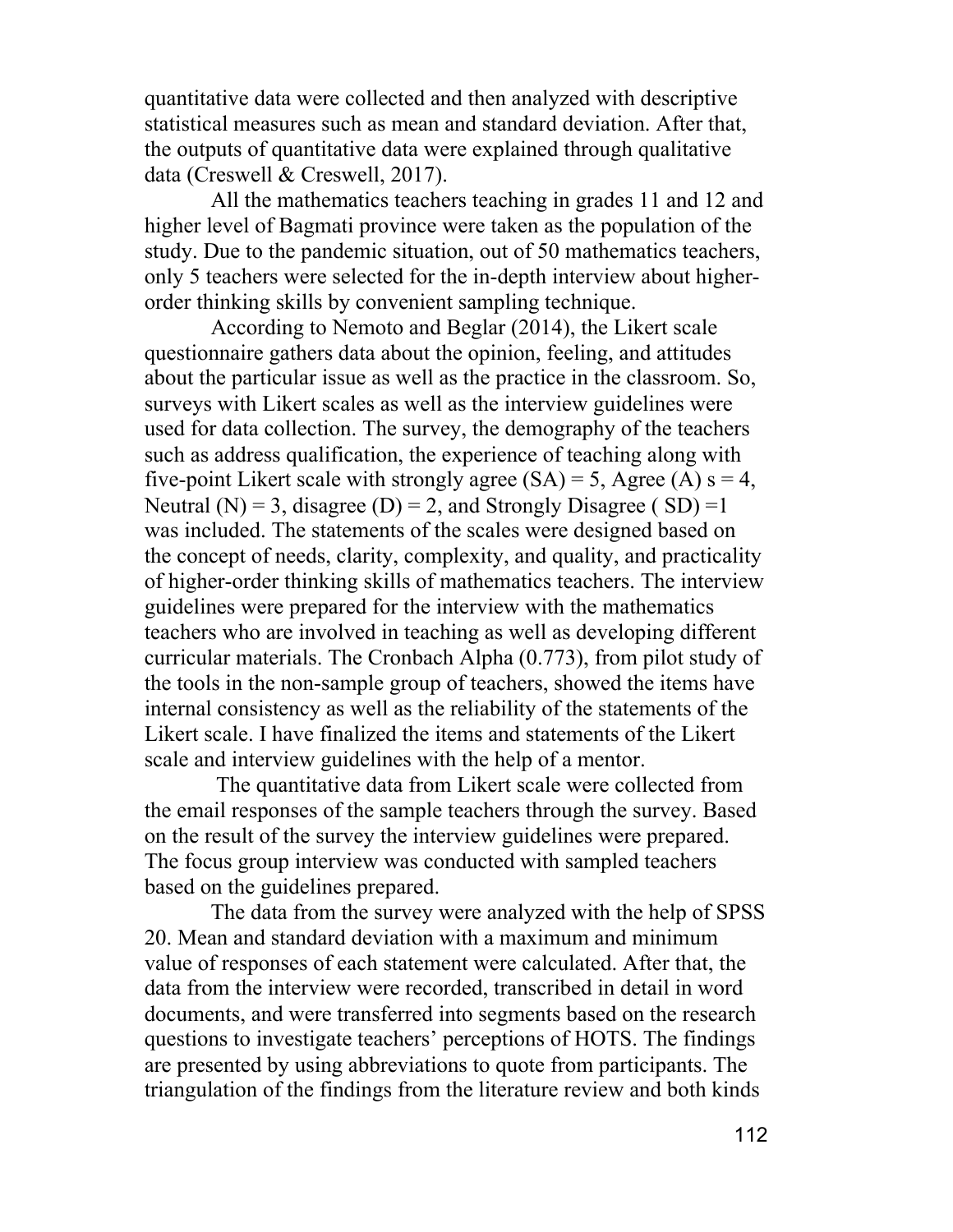of data with theory was used to analyze data and discussion of results. The pseudo names of T1, T2, ... are assigned for the ethical consideration of the respondents.

## **Results and Discussion**

To explore the perception of mathematics teachers on HOTS, quantitative data were collected from a five-point Likert scale. The views and perceptions about the HOTS of teachers were collected with multiple responses and the things required developing HOTS in students' by using an open-ended question. After the interviews with the expert teachers, the results of data from the questionnaire were used to triangulate. The results from both types of tools reveal the teachers' perceptions on understanding, practice, clarity, complexities and needs for developing HOTS.

## *Understanding about HOTS*

The knowledge and understanding are the basis to get perception of techers towards higher order thinking skills. Results of the survey about the teachers' knowledge and understanding of HOTS is presented in the following diagram. Fig 2: *Teachers understanding about HOTS*



Teachers Understanding about HOTS

Figure 2 shows that, about half of the participants (48%) teachers' viewed HOTS as the skill of analyzing and synthesizing knowledge based on revised taxonomy (Krathwohl, 2002). About 45% of the teachers said the skill of thinking with alternatives is called HOTS. 40% of the participants put their view on factual and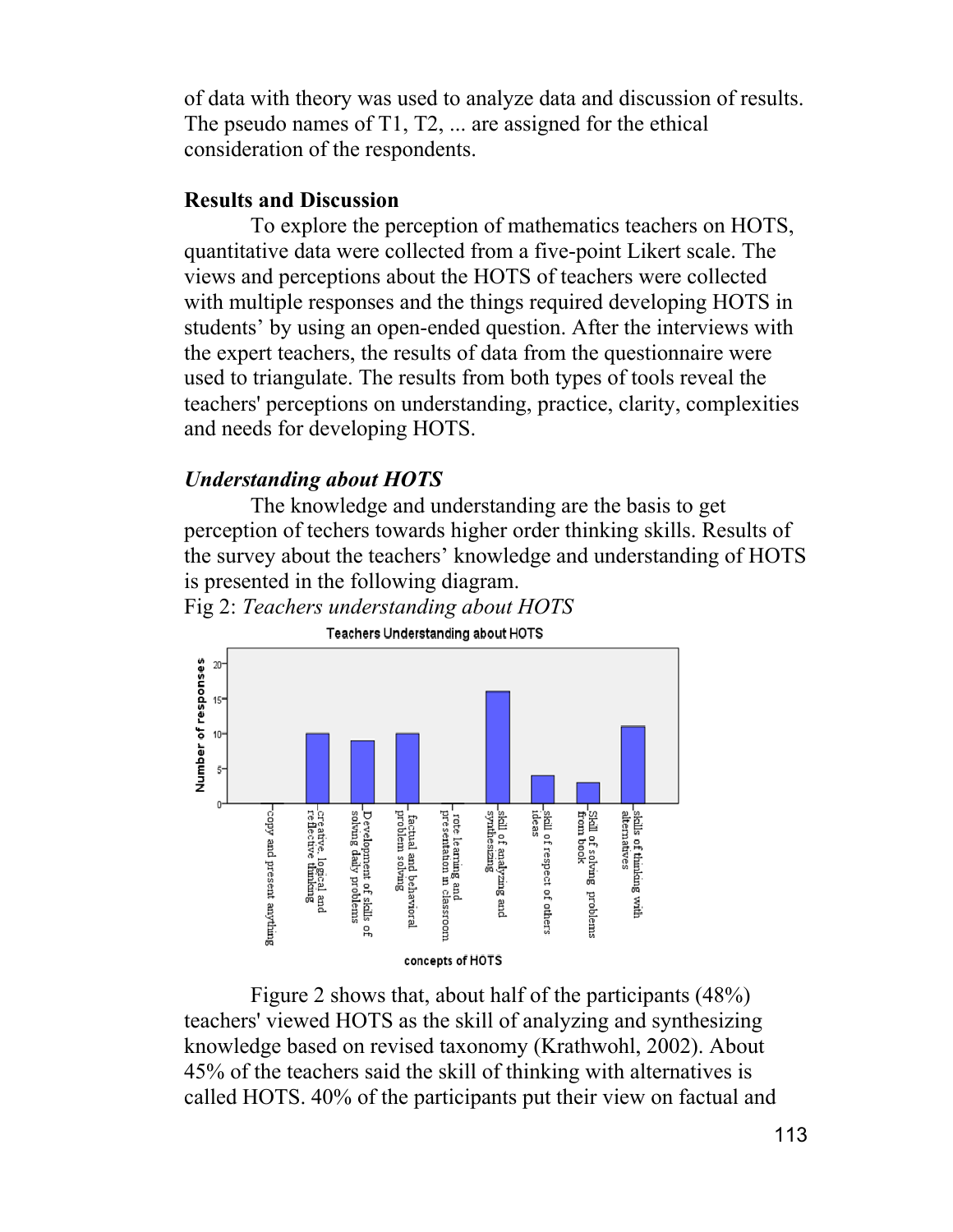behavioral problem-solving skills as HOTS. No teachers selected the idea of copy and present anything as well as the only solving of routine problems from a textbook. It seems that secondary level mathematics teachers' have a better, positive, and adequate understanding of HOTS. Regarding the understanding of the HOTS the teachers views are as follows:

> The skills of connection between the learned concepts with daily life problems by the generalization of mathematical knowledge are HOTS. (T1)

> The teaching of students to develop logical thinking, the reasoning of complex concepts of mathematics with model teaching methods is the process of developing HOTS. (T2) Teaching activities that bring students from memory or rote learning to learning for understanding and finally generalization and demonstration by individual, peer, and group efforts. (T3)

The students' ability makes them able to solve different problems of higher ability like analysis, application, synthesis, evaluation level. (T4)

The teachers' views about the concepts and understanding of higher order thinking skills are the skills of students' to solve daily problems creatively and critically. It is above the rote memorization with skills of higher level of Bloom's taxonomy. Based on the definition of HOTS by Thomas and Throne (2011), the skills of creative thinking, logical thinking, reflective thinking, problem-solving with understanding, connecting, categorizing, manipulating, and applying them to new problems are the HOTS. The constructivist approach deals with the method of construction of new knowledge by connecting and interpreting the learned concept in new problemsolving. Because most of the teachers' understanding of HOTS is logical reasoning as well as problem solving skills, we can say they are aware of the developing process of HOTS. According to Lewis and Smith's (1993) view, the collection of new information, memorizing them, and processing that information in multiple ways in confounding situations is the process of the development of HOTS. Furthermore, it was found that mathematics teachers at the secondary level have found theoretically well understood HOTS.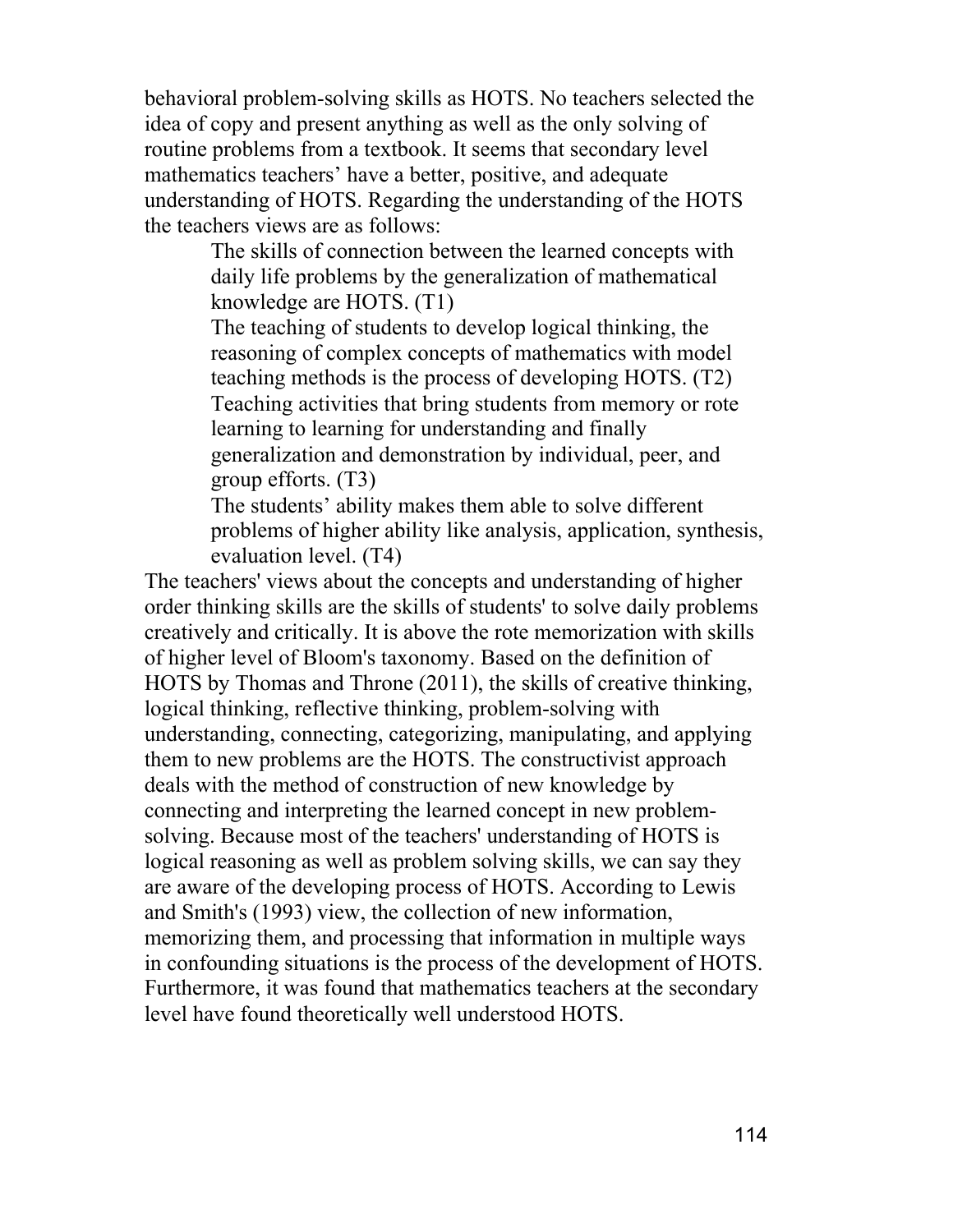## *Perception on clarity about HOTS*

Based on the clarity of HOTS, six statements were asked such as the knowledge, clarity of use; how to use HOTS, teaching techniques, and variability in teaching and learning mathematics. The statistical measure of the value of view of the Likert scale is given in the following table 1.

| <b>Statements</b>                   | Mini           | <b>Maxi</b>                 | Mean | S.D  |
|-------------------------------------|----------------|-----------------------------|------|------|
|                                     | mum            | mum                         |      |      |
| I am known about HOTS in            | 2              | 5                           | 3.86 | .848 |
| mathematics teaching                |                |                             |      |      |
| I am clear about the Higher order   | $\overline{2}$ | 5                           | 3.79 | .787 |
| thinking skills in mathematics      |                |                             |      |      |
| I am clear about the use of HOTS in | 2              | $\mathcal{F}_{\mathcal{F}}$ | 3.64 | .911 |
| teaching mathematics                |                |                             |      |      |
| I am clear about how we use the     | $\mathfrak{D}$ | 5                           | 3.21 | 1.10 |
| <b>HOTS</b> in mathematics          |                |                             |      |      |
| HOTS should be taught differently   |                | $\overline{\phantom{0}}$    | 3.43 | 1.31 |
| than other content materials        |                |                             |      |      |
| HOTS brings variability in          | $\overline{2}$ | 5                           | 3.64 | 1.31 |
| mathematics teaching and learning   |                |                             |      |      |

|  |  | Table 1: Teacher's Perception on clarity about HOTS |
|--|--|-----------------------------------------------------|
|  |  |                                                     |

Table 1 shows to what extent the mathematics teachers are clear about HOTS in the mathematics classroom. The statements of measuring the perception of the teacher clarity about what is HOTS in mathematics, what is the use of HOTS, how can we use HOTS, teaching methods, and outcomes of the HOTs. The mean shows the knowledge about HOTS (3.86) which is more than the average (3). It means that the majority of the mathematics teachers are somehow clear about the HOTS. The mean use of HOTS and how to use HOTS in mathematics are respectively 3.64 and 3.21. Furthermore, the value of standard deviation from most statements also seems higher. It means the perception of clarity of HOTS varies widely among the teachers. These values are slightly more than the average value of responses on the Likert scale (3) means most of the teachers do not properly know about the application and process of using HOTS in the mathematics classroom. Furthermore, the teachers are nearly neutral about the different methods and the variability of teaching mathematics by using HOTS.

Based on the clarity of HOTS teachers' expressions are as follows;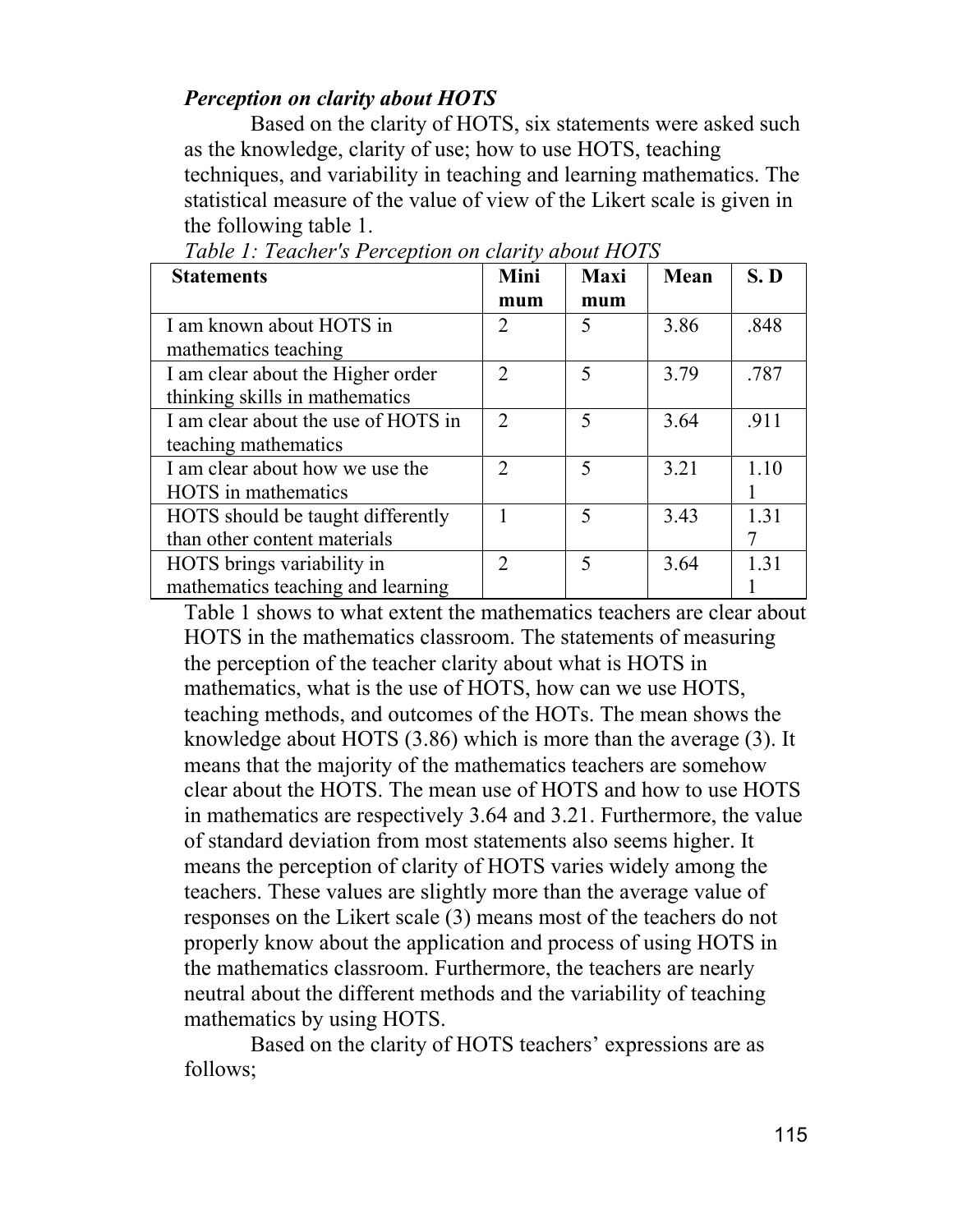The students who have the HOTS can use their knowledge in society, solving daily life problems, increasing the questioning as well as reasoning capacity. (T1)

It produces the level of creativity as well as the criticality that makes integration between different mathematical knowledge for new problem-solving. (T2)

The teaching-learning process starts with the LOTS by the algorithmic method of routine problem solving to HOTS. (T3) The students learn and demonstrate HOTS through curricular and extracurricular activities, analyze and synthesize the knowledge and apply the conclusion in solving daily problems. Furthermore, the cooperative learning strategies in classroom instruction are the main driving wheel of HOS. (T5) I think HOTS means the ability to solve the problems of higher ability in the course book as well as the long questions and outer questions asked in the examination. (T4)

Most of the teachers are clear about higher order thinking skills. They understood HOTS as the ability of solving real life problems with interaction within and between small groups and communities. This process starts with memorization to questioning skills and develops with analysis, interpretation and judgment of the appropriate solution. In some cases, the capacity of solving complex problems from textbooks is called higher order thinking skill.

According to (Lewis & Smith, 1993) the teachers need more clarity for the development of higher-order thinking skills in mathematics students. It shows the opportunity of exposing their reflection in the classroom by students, and makes them able to develop their different skills. So, collaborative and cooperative teaching-learning strategies in the classroom should be administered during concept teaching and assessment. In some cases, it is found that the capacity of students to solve the problems of higher ability during the assessment or evaluation. Based on Lessani, et. al (2016) view the teachers' clarity and confidence level help to develop higher order thinking skills in students.

## *Practice of HOTS*

In this content, I have collected the views by stating eleven different statements about HOTS. The received responses from the five-point Likert scale were collected from Google sheet. The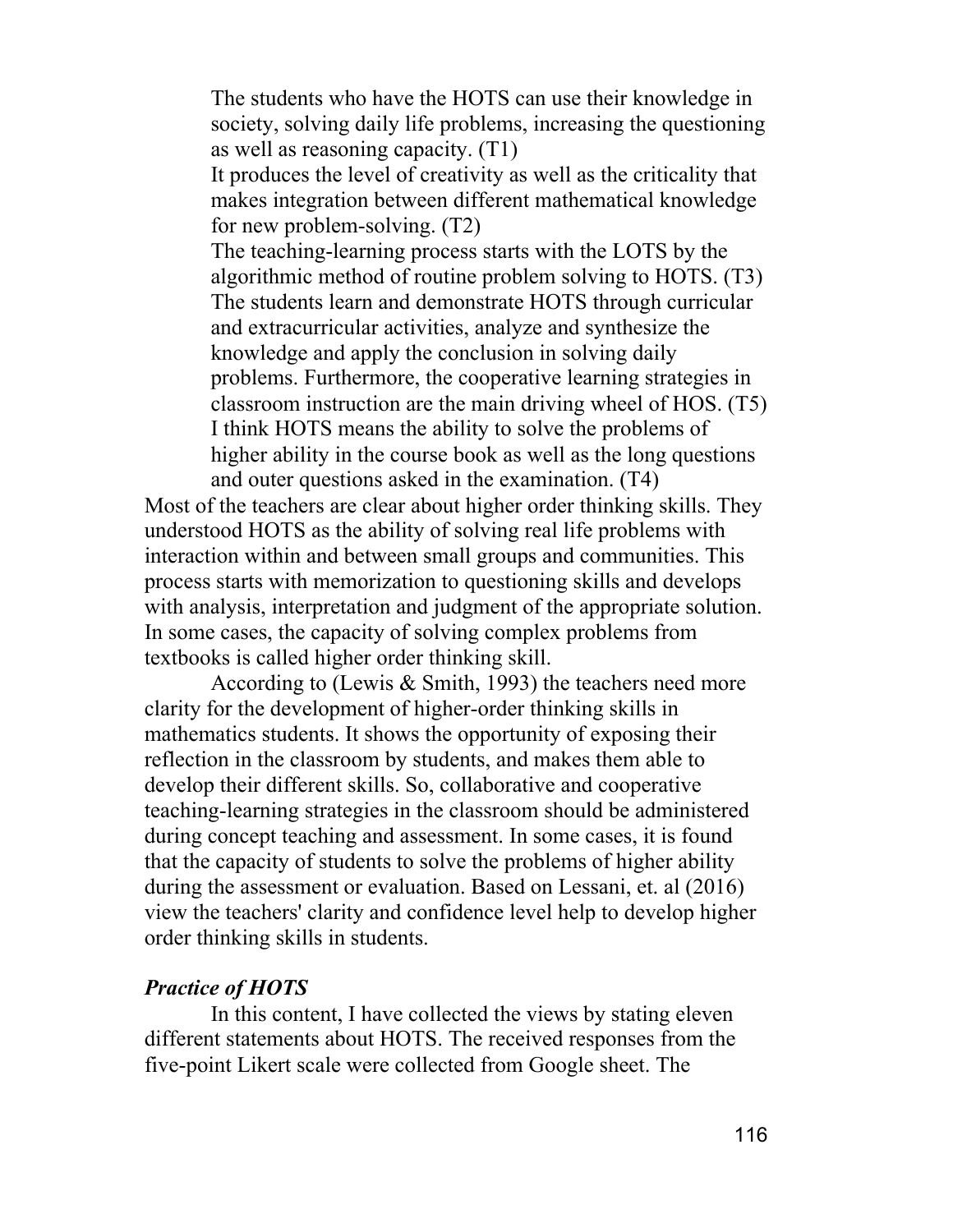summary of statistical measures of responses is presented in the following table.

| <b>Statements</b>                 | Mini           | <b>Maxi</b> | <b>Mean</b> | S.D   |
|-----------------------------------|----------------|-------------|-------------|-------|
|                                   | mum            | mum         |             |       |
| I am concerned about              | 1              | 5           | 2.21        | 1.449 |
| memorization and rote learning    |                |             |             |       |
| I am concerned about Bloom's      | $\overline{2}$ | 5           | 2.79        | 1.101 |
| Taxonomy during teaching and      |                |             |             |       |
| assessment.                       |                |             |             |       |
| I encourage the students to       | $\overline{2}$ | 5           | 3.57        | 1.069 |
| present the conclusion from the   |                |             |             |       |
| group discussion.                 |                |             |             |       |
| I use to discuss contemporary     | $\overline{2}$ | 5           | 3.57        | 1.260 |
| subject matters.                  |                |             |             |       |
| I encourage students for creative | $\overline{2}$ | 5           | 3.79        | 1.031 |
| and critical thinking             |                |             |             |       |
| I perform the group works         | $\overline{2}$ | 5           | 3.86        | 1.079 |
| among students                    |                |             |             |       |
| I am Using other problems         | $\overline{2}$ | 5           | 3.86        | .848  |
| except for the textbooks          |                |             |             |       |
| I am using the student centered   | $\overline{2}$ | 5           | 3.93        | 1.120 |
| methods                           |                |             |             |       |
| I encourage students for          | $\overline{2}$ | 5           | 3.93        | .900  |
| development of decision skills    |                |             |             |       |
| I encourage students to apply     | $\overline{2}$ | 5           | 4.07        | .979  |
| learned things in solving daily   |                |             |             |       |
| life problems                     |                |             |             |       |
| In the classroom, I focus on      | $\overline{2}$ | 5           | 4.36        | .826  |
| problem solving and question      |                |             |             |       |
| answering                         |                |             |             |       |

Table 2: *Teacher's perception on the practice of HOTS*

In table no. 2, the mean value of responses on statements shows that most of the teachers are partially clear about the higher-order thinking skill in mathematics instruction. Most of the mathematics teachers have been using different strategies to develop HOTs in students. The responses on the statements are student-centered methods, group works, discussion and presentation of the conclusion of groups and discussion on contemporary calculated 3.86, 3.93, 3.86, 3.57, and 3.57 respectively. The mean values are more than the average 3 and close to 4. Most of the teachers agreed that the discussion among the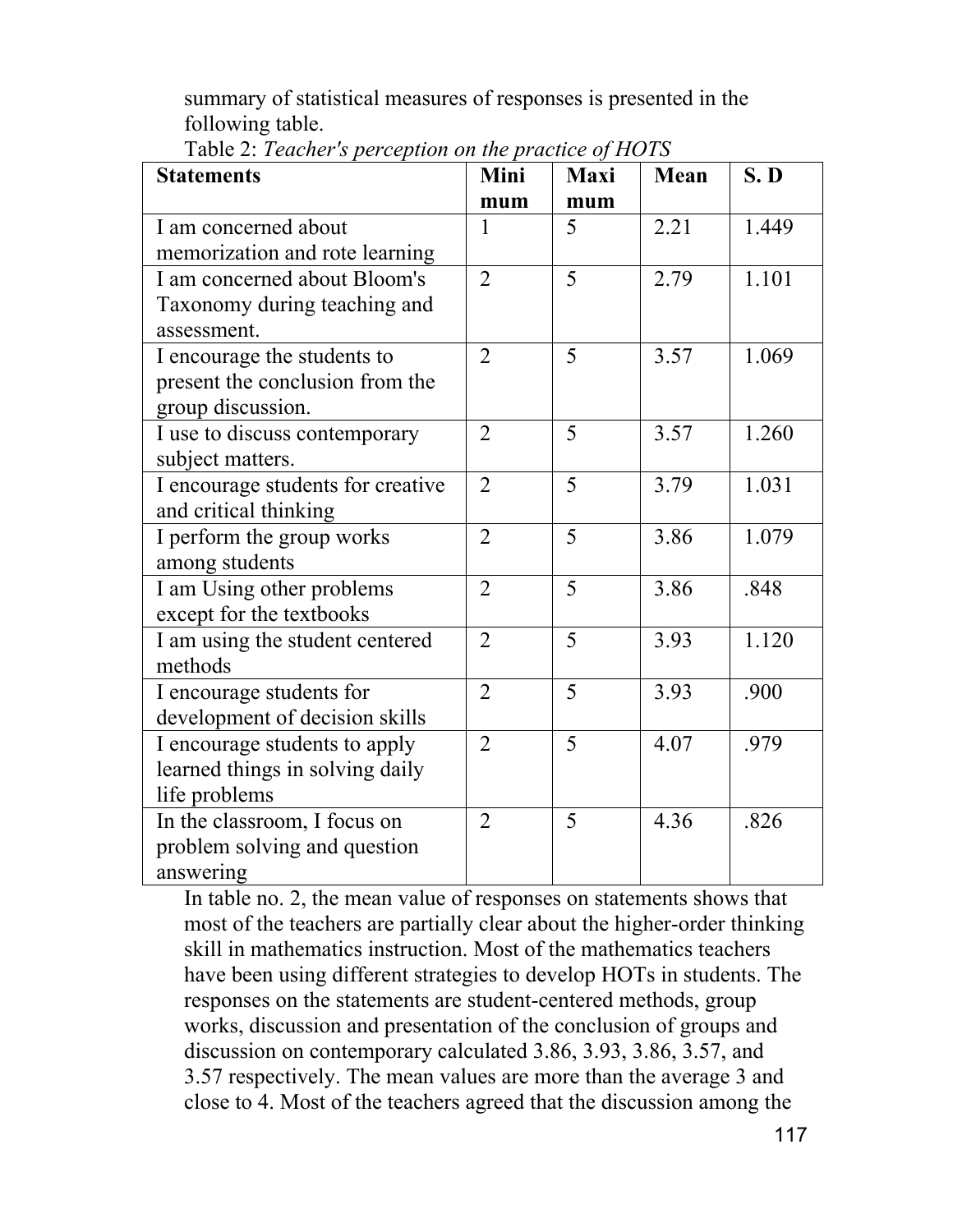small groups in contemporary issues, and presenting the group's conclusion helps to develop higher-order thinking skills in the mathematics classroom. Also, it was found that the teachers encouraged the students to use their knowledge in solving daily problems (mean= 4.07) by using problem-solving and questioning techniques (mean = 4.36). Furthermore, students were encouraged for creative and critical thinking in classroom instruction. Although the average perception of using rote and memorizing learning is below the average (2.21), the teachers have a low concern about Bloom's Taxonomy during teaching and assessment. Regarding the practice of HOTS in classroom teaching the teachers' viewed

> First, I provide some basic conceptual understanding about the topics and then ask them to use this concept for solving the problems of complex order. (T1)

> Sometimes I ask students to work in small groups as well as peers to solve different real-world problems and ask to present possible solutions in the classroom. But in most cases, I use mass teaching for mathematics due to the abstract nature of the content of mathematics. (T2)

In mathematics teaching, I spent the most time teaching abstract things. Sometimes, I ask the students to search for alternative techniques and solutions. (T3)

In my opinion, together most of the mathematics teachers are teaching mathematics as an abstract subject by using the lecture methods to get scores and make them able to obtain minimum requirements. There are fewer chances of presenting the students' perceptions and ideas for the solution of problems. (T4)

I realised that the mathematics teachers who have been teaching at a higher level were aware about higher order thinking skills. The teachers expressed that it is necessary for teaching and learning mathematics. But due to different constraints such as; abstract nature of mathematics courses, information release method of teaching, achievement assessment nature of the evaluation, teachers have been using teacher dominated methods. The mean scores of the statements about the practice of higher order thinking skills in the classroom and the teachers' views from interviews show that most of the teachers are worried about the HOTS of students but they are applying different techniques and strategies of developing HOTS rarely. Since the effective questioning skills and classroom strategies foster HOTS in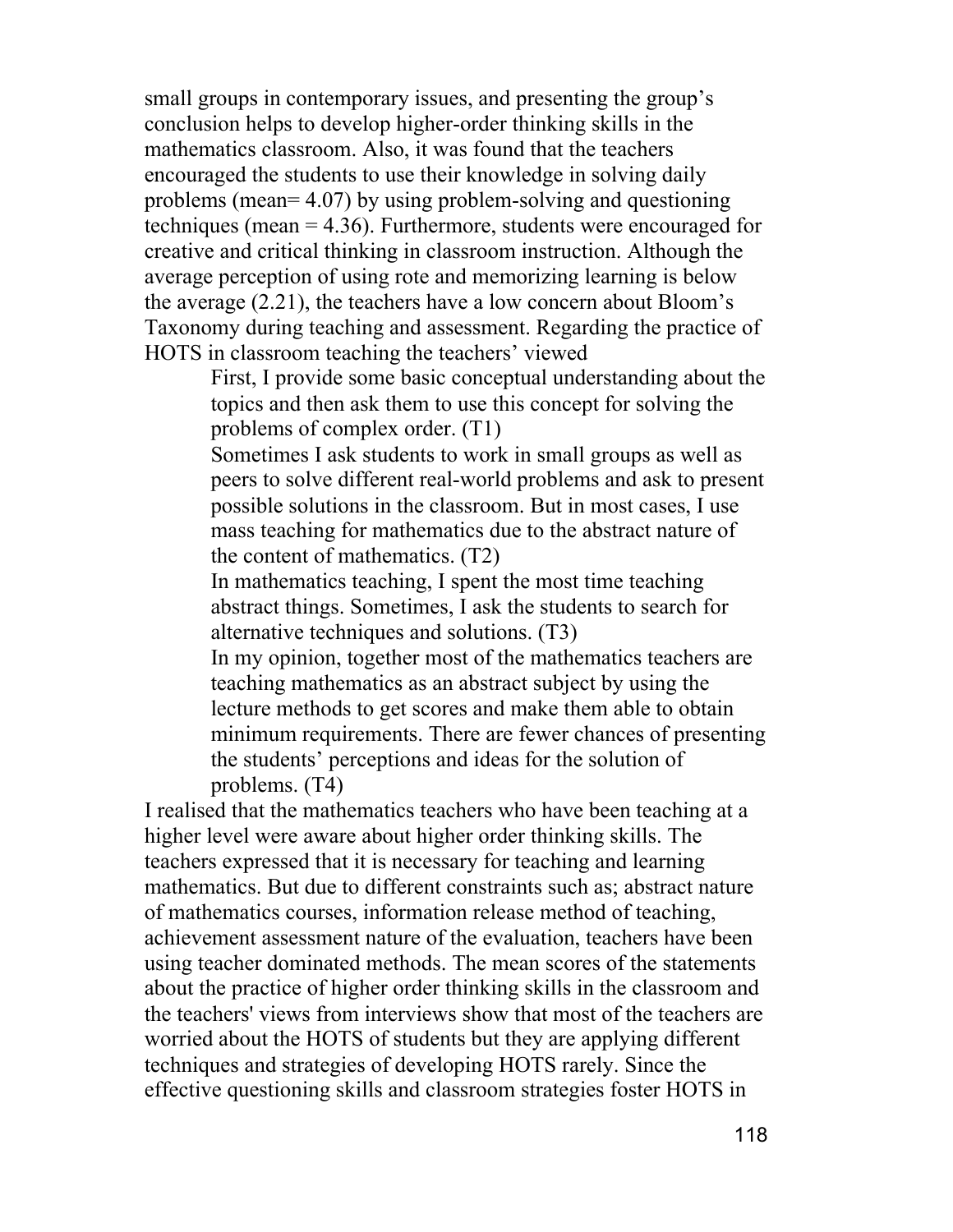students ((Peter, 2012), I found it was not properly implemented in our context due to different complications and lacking in different things of students.

## *The complexity of Using HOTS*

Based on the complexity and obstacles faced by the teachers during incorporation of strategies in mathematics class to develop HOTS, altogether seven statements were asked Based on the complexity while using the different strategies in classroom instruction in developing HOTS. Six statements were asked to teachers for rating their perception. The summary of descriptive statistics of teachers' responses is summarized in table no. 3.

| <b>Statements</b>                 | Min            | <b>Max</b> | Mean | S.D   |
|-----------------------------------|----------------|------------|------|-------|
|                                   |                |            |      |       |
| In mathematics classroom, it is   |                | 5          | 2.64 | 1.254 |
| easy to develop HOTS              |                |            |      |       |
| It is easy to understand HOTS     | $\overline{2}$ | 5          | 3.07 | 1.120 |
| A clear structure of HOTS is      |                | 5          | 3.79 | 1.031 |
| necessary to present in the       |                |            |      |       |
| classroom.                        |                |            |      |       |
| We need sufficient times for      |                | 5          | 3.93 | 1.303 |
| developing the HOTs               |                |            |      |       |
| We need adequate standard         |                | 5          | 4.07 | 1.184 |
| materials to develop HOTS in the  |                |            |      |       |
| classroom.                        |                |            |      |       |
| We can use low cost no cost       |                | 5          | 4.14 | 1.008 |
| materials in developing HOTS      |                |            |      |       |
| The teacher needs sufficient      | $\mathfrak{D}$ | 5          | 4.14 | 1.008 |
| training for teaching HOTS        |                |            |      |       |
| A qualified teacher is needed for | $\mathfrak{D}$ | 5          | 4.14 | 1.008 |
| developing HOTS                   |                |            |      |       |

Table 3: *Teachers' perception of the complexity of using HOTS*

Table 3 shows how the teachers feel about implementing the HOTs in mathematics teaching and learning. The mean (2.64) of responses on the statement 'it is easy to develop HOTS in the classroom is below the average value (3). It means that the teachers feel a bit hard to conduct different strategies in the classroom to develop HOTS in their students. Moreover, the teachers expressed; it requires different training and sufficient materials are necessary to perform indicated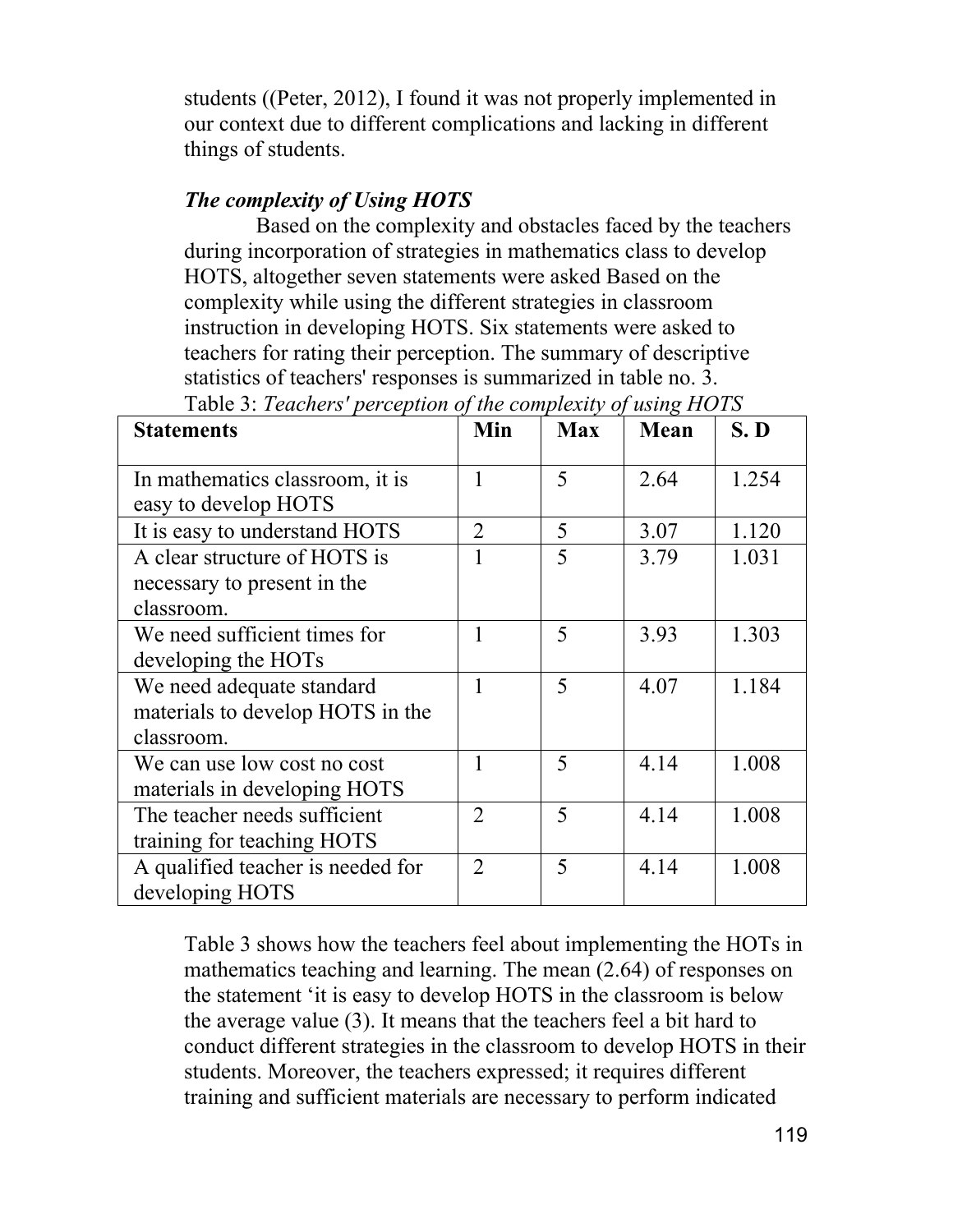strategies. The majority of the participant teachers indicated that the time factors, standard as well as low/no-cost materials, sufficient training to teachers, and quality of teachers are the necessities for developing HOTS in students.

Concerning the complexity of the HOTS the teachers viewed as; To develop higher-order thinking skills, we should evaluate through practical work. In our context, there is not any mark allocation for practice. That is why the students are not highly encouraged in different project works and practical activities although the textbook has inserted the project works. (T1) The nature of mathematical content as well as the abstract nature of mathematics, we are using the traditional method of teaching and learning in mathematics teaching. So, we provide less time and opportunities for the students for development of HOTS." (T2) "The time allocated by the curriculum is insufficient for students to develop HOTS. The student's level of intelligence, as well as the foundation on mathematics, is the main component of less development of HOTS. (T3)

The practical work with contextualization of learned concepts should be administered in assessing students' learning. Promotion of rote learning and rote memorization in assessment compelled the teachers to use traditional knowledge releasing methods in teaching and learning mathematics. Furthermore the lengthy course of content and the insufficient time allocated for the completion of the course through alternative techniques prohibited the teachers to use alternative critical and creative strategies with problem solving methods.

These views of teachers show that the nature of curriculum, assessment and evaluation, weekly weightage of mathematics teaching, students' level of prior knowledge as well as the motivation in active participation in teaching-learning activities fosters the HOTS in students. Based on constructivism (Liu & Chen, 2010), it can be described that the process of developing HOTS in students is a collaborative task for both teachers and students. Although the students need group and peer work to develop thinking skills, the physical facilities, and structure of our school. Traditional methodological structures also prevent the students from performing such activities within and between peers. Moreover, the opportunities of creating alternatives with interaction with society and the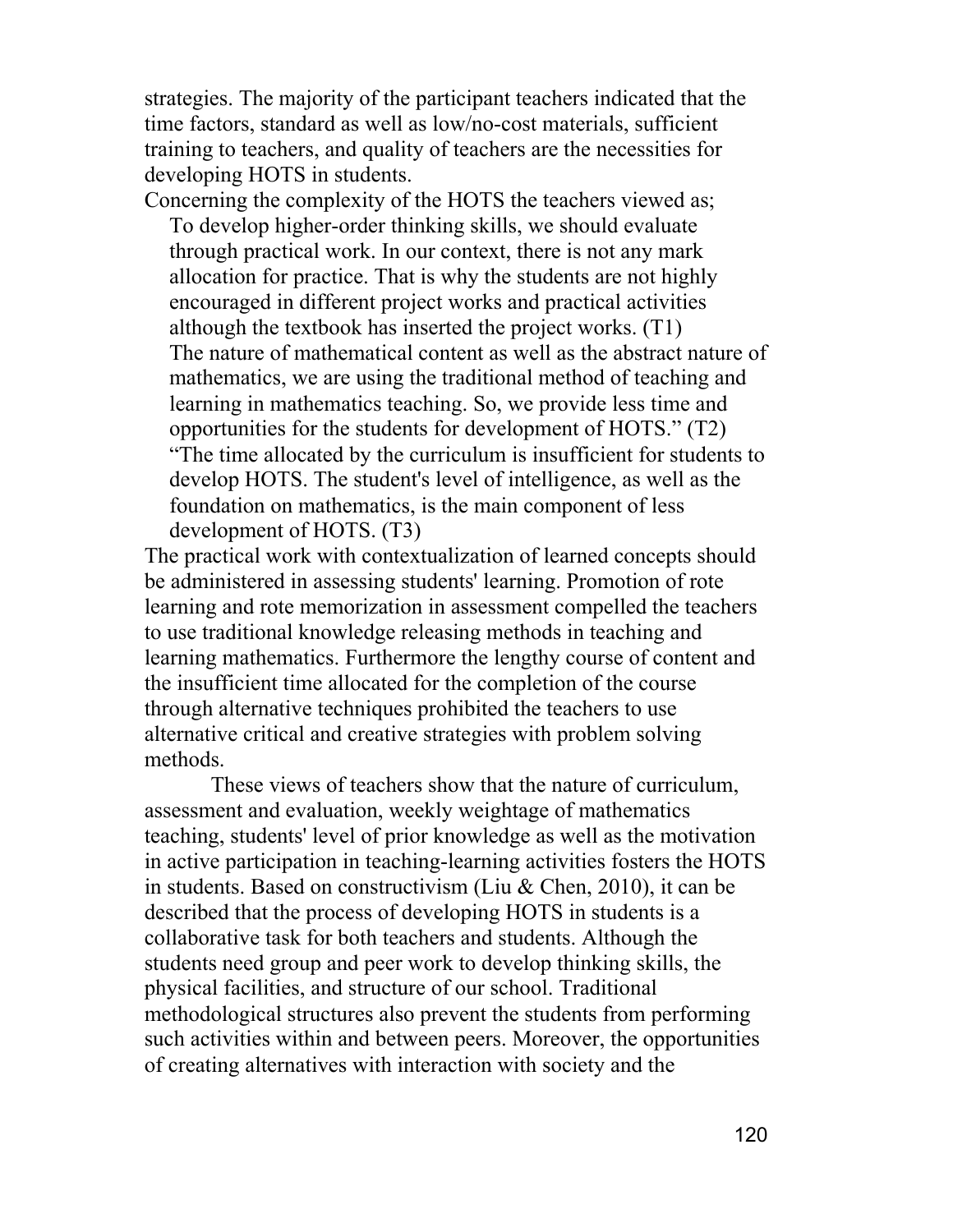environment with active participation and cooperation help to develop HOTS in students.

### *Needs to Develop HOTS*

Regarding the requirements for the teachers and students to develop HOTS, a single open written question was asked in the survey as well as in interview guidelines. The teachers' commitment, readiness, time, training about curriculum as well as teaching methods and our trends of delivering in the classroom, insufficient concrete materials are the most important things, they said. Regarding this concept, the secondary level mathematics teachers said;

The students' regularity, punctuality, intellectual development, participation along with teachers' facilitation".

"The knowledge, skills, and attitude with creative, practical teaching with integrating ICT in teaching and learning mathematics are the main requirements for developing HOTS. The use of cooperative, as well as collaborative teaching and learning strategies in mathematics teaching, helps in developing HOTS.

The incorporation of practical evaluation will help the student to develop critical thinking and creative thinking through cooperative learning strategies.

Based on the views, I realized that there are teacher related, student related and institution related needs to develop HOTS. The teacher's and students' supportive and collaborative activities with positive, motivated, and active thinking help them in developing HOTS. Students actively engage in the teaching learning process with different skills of thinking, questioning as well as decision making capacity play crucial roles in developing HOTS. Moreover, Peter (2012) described that the use of manipulative as well as ICT tools and techniques in teaching and learning mathematics are more important for students to acquire critical thinking and creative thinking skills. The student's regularity and punctuality as well as the use of different manipulative and virtual manipulative help them to develop HOTS. Similar to Galotti's (2015) explanation, the Vygotskian view about HOTS, the mathematics teachers viewed that restructuring, reorganizing, and contextualization are necessary for them to develop HOTS. By implementing different cooperative as well as collaborative strategies for teaching and learning mathematics we can develop higher order thinking skills in students.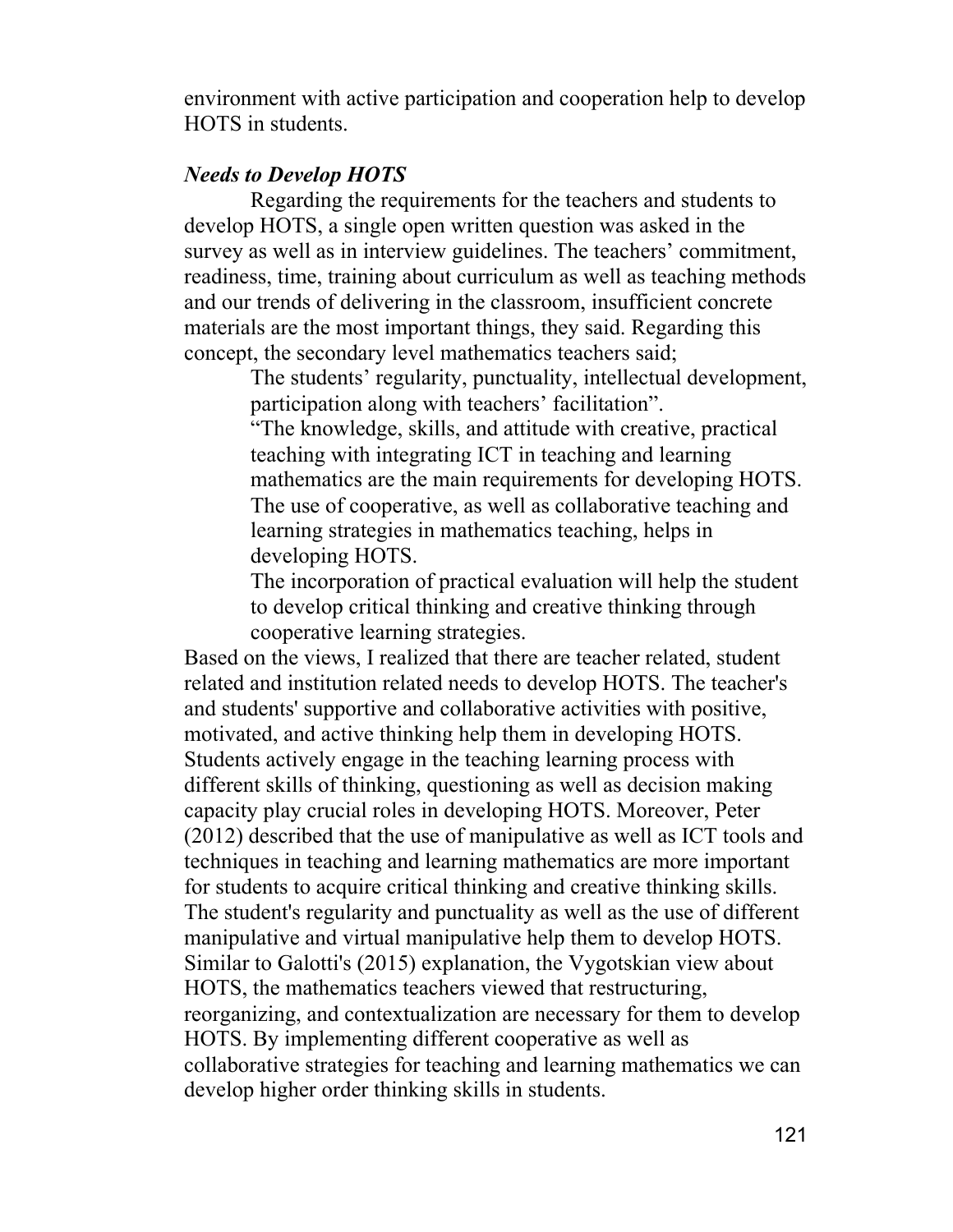## **Conclusion**

The main purpose of this study was to explore the mathematics teachers' perception of higher order thinking skills with sequential explanatory design. The data were collected by using the Likert scale and interview guidelines. From data analysis, it is found that most of the teachers define HOTS as logical and reflective thinking skills, decision making skills, and skills of analysis as well as synthesis. Some teachers expressed students' capability of solving long questions and new questions of higher ability as HOTS. Taking the view of Peter (2012), we can generalize that by using different cooperative learning strategies and techniques of constructivist learning, we can develop the HOTS. The consolidation of mathematical knowledge by using non-routine problems with possible alternative solutions is one of the best methods to develop HOTS. Although the teachers believe that cooperative and collaborative learning with group interaction develops HOTS in students but rarely do they implement them in teaching and learning activities in the classrooms. Rather, they use rote as well as lecture methods. Due to the abstract as well as the algorithmic nature of mathematics, teachers are not concerned about Bloom's Taxonomy in teaching and test construction in mathematics. The lengthy syllabus, insufficient time for teaching learning activities, insufficient training for the teachers, students' weak motivation and foundations, availability of materials and physical facilities of the schools are the factors that chunk students into developing HOTS in the mathematics classroom.

# **References**

- Abdullah, A. H., Mokhtar, M., Abd Halim, N. D., Ali, D. F., Tahir, L. M., & Kohar, U. H. A. (2016). Mathematics teachers' level of knowledge and practice on the implementation of higher-order thinking skills (HOTS). *EURASIA Journal of Mathematics, Science and Technology Education*, *13*(1), 3-17.
- Afandi, Afandi, A., Sajidan, S., Akhyar, M., & Suryani, N. (2018). Pre-service science teachers' perception about High Order Thinking Skills (HOTS) in the 21st century. *International Journal of Pedagogy and Teacher Education* (Vol. 2, Issue 1, p. 107). https://doi.org/10.20961/ijpte.v2i1.18254
- Anthony, G., & Walshaw, M. (2009). *Effective Pedagogy in Mathematics*.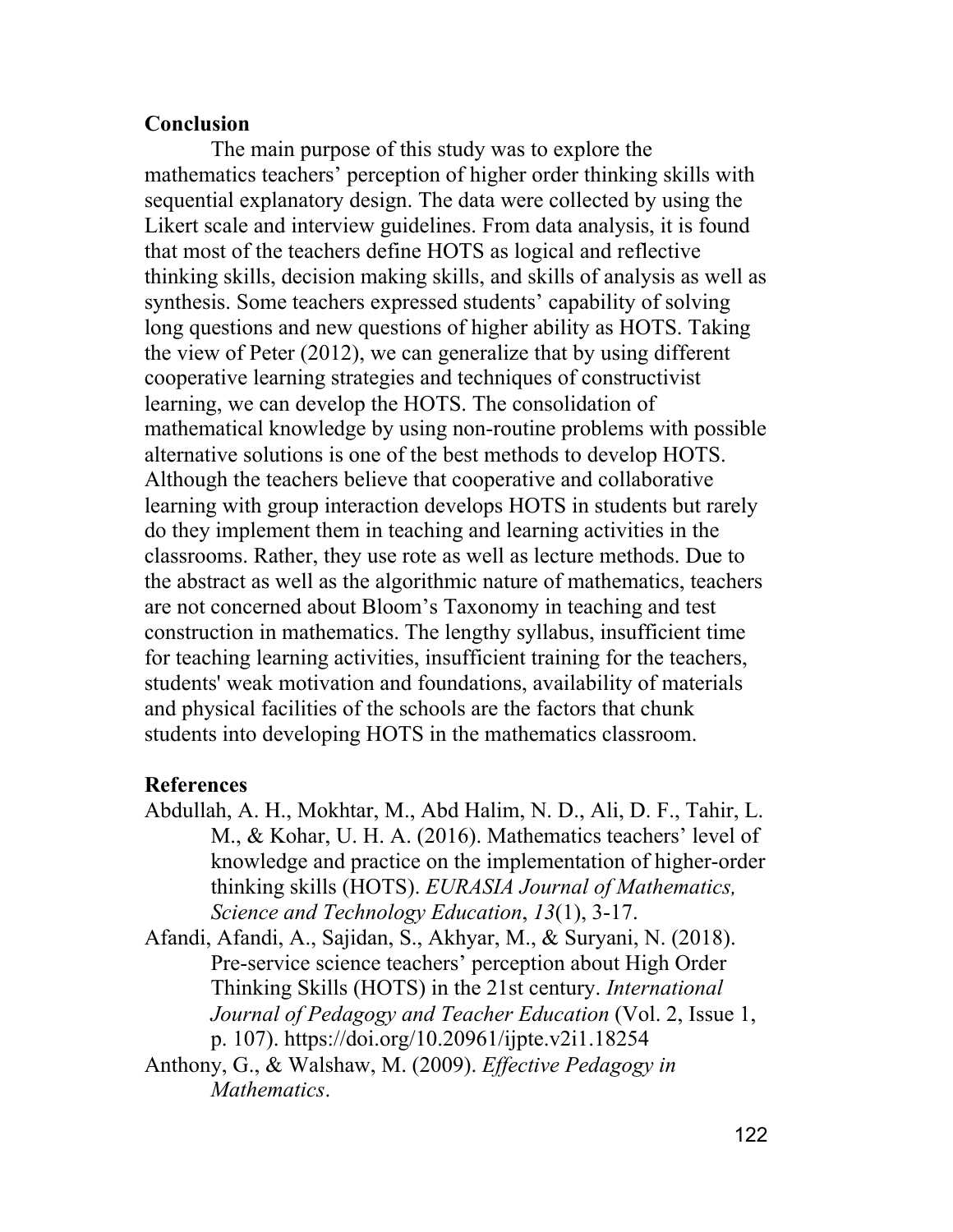- Anthony, G., Walshaw, M., & New Zealand. Ministry of Education. (2007). *Effective pedagogy in mathematics/pāngarau: Best evidence synthesis tieration (BES)*.
- Binti, Rosli, R. (2016). A meta-analysis study on the effectiveness of Higher Order Thinking Skills (Hots) based learning in science and mathematics subjects. *Paper presented at the Proceeding 7th International Seminar on Regional Education.*
- CDC. (2005). *National Curriculum Framework*. Curriculum Development Center, GON, Bhaktapur.
- CDC. (2017). *Secondary Education Curriculum.* Curriculum Development Center, GoN, Bhaktapur.
- Creswell, J. W., & David Creswell, J. (2017). *Research Design: Qualitative, Quantitative, and Mixed Methods Approaches*. SAGE Publications.
- Crowson, C. C. (2020). *Ethnographic approach to understanding how STEM teachers use instructional strategies, technologies, and assessment techniques to promote higher order thinking skills* Keiser University]. Ann Arbor.
- Dahal, N., Luitel, B. C., & Pant, B. P. (2019). Teacher-Students Relationship and its Potential Impact on Mathematics Learning. *Mathematics Education Forum Chitwan* (Vol. 4, Issue 4, pp. 35–53). https://doi.org/10.3126/mefc.v4i4.26357
- Facione, P. (2011). *Think Critically*. Pearson College Division.
- Galotti, K. M. (2015). *Cognitive Development: Infancy Through Adolescence*. SAGE Publications.
- Green, S. K., & Gredler, M. (2002). A review and analysis of constructivism for school-based practice. *School Psychology Review*, 31(1), 53-70.
- Higgins, S. (2017). Managing Higher-Order Thinking Skills. *Managing Academic Libraries,* 29-40. doi:10.1016/b978-1- 84334-621-0.00004-2
- Hassan, S. R., Rosli, R., & Zakaria, E. (2016). The Use of i-Think Map and Questioning to Promote Higher-Order Thinking Skills in Mathematics. *Creative Education* (Vol. 07, Issue 07, pp. 1069–1078). https://doi.org/10.4236/ce.2016.77111
- Kafle, B., Acharya, S. P., & Acharya, D. (2019). *National Assessment of Student Achievement 2018: Main Report*. Government of Nepal Ministry of Education, Science and Technology Education Review Office (ERO) Sanothimi, Bhaktapur. https://ero.gov.np/upload\_file/files/post/1595313639\_8320547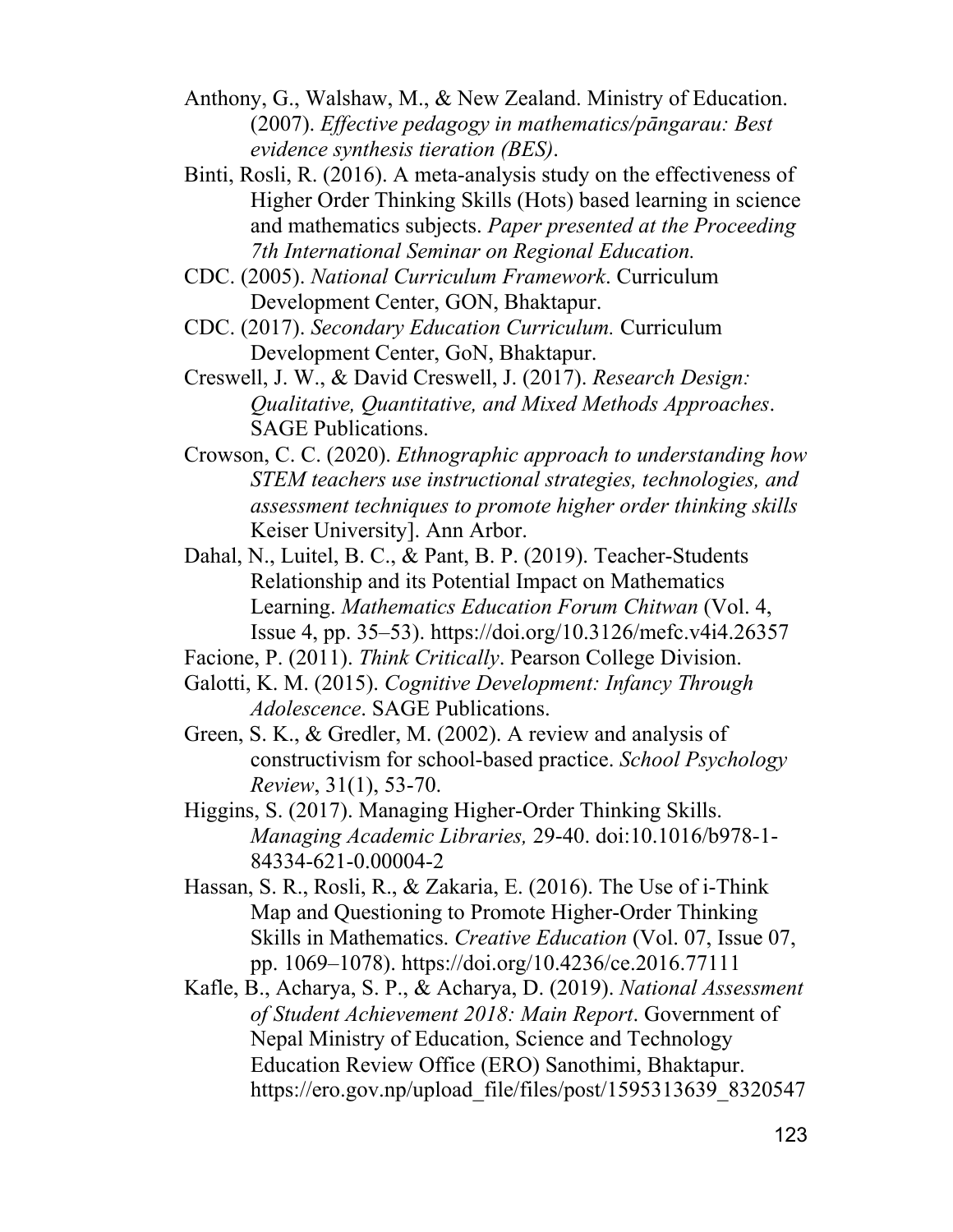45\_nasa\_report\_2076\_online.pdf

- Kamal, P. (2016). Fostering critical thinking practices at primary science classrooms in Nepal. In *Research in Pedagogy* (Vol. 6, Issue 2, pp. 1–7). https://doi.org/10.17810/2015.30
- Krathwohl, D. R. (2002). A Revision of Bloom's Taxonomy: An Overview. *Theory Into Practice* (Vol. 41, Issue 4, pp. 212– 218). https://doi.org/10.1207/s15430421tip4104\_2
- Maass, K., Doorman, M., Jonker, V., & Wijers, M. (2019). Promoting active citizenship in mathematics teaching. *ZDM* (Vol. 51, Issue 6, pp. 991–1003). https://doi.org/10.1007/s11858-019- 01048-6
- Mainali, B. P. (2013). Higher Order Thinking in Education. *Academic Voices: A Multidisciplinary Journal* (Vol. 2, pp. 5–10). https://doi.org/10.3126/av.v2i1.8277
- Mustika, N., Nurkamto, J., & Azizah, A. N. (2019). Exploring English Teachers' Perception Towards Higher Order Thinking Skill (Hots) in The 21st Century Learning. Proceedings of the International Conference on Future of Education,
- Nemoto, T., & Beglar, D. (2014). Likert-scale questionnaires. *Paper presented at the JALT 2013 Conference Proceedings.*
- Nepal, B. (2016). Relationship between mathematical thinking and mathematics achievement. *IOSR Journal of Research method in Education (IOSR-JRME*), 6(6), 46-49.
- Peter, E. E. (2012). Critical thinking: Essence for teaching mathematics and mathematics problem solving skills. *African Journal of Mathematics and Computer Science Research* (Vol. 5, Issue 3). https://doi.org/10.5897/ajmcsr11.161
- Pratama, G., & Retnawati, H. (2018). Urgency of higher order thinking skills (HOTS) content analysis in mathematics textbook. Journal of Physics: Conference Series,
- Puteh, M., Azrul Azwan Mohd, Tajudin, N. M., & Adnan, M. (2018). Developing A Secondary Mathematics Higher Order Thinking Skills Assessment (SMHOTSA) Instrument. *Turkish Online Journal of Design Art and Communication* (Vol. 8, Issue SEPT, pp. 1238–1246). https://doi.org/10.7456/1080sse/166
- Retno, N., Arfatin, N., & Nur, A. (2019). The Effect of Revised Bloom'S Taxonomy on Mathematical Problem-Solving Skill. *Proceedings of the 1st International Conference on Education and Social Science Research (ICESRE 2018)*. https://doi.org/10.2991/icesre-18.2019.31